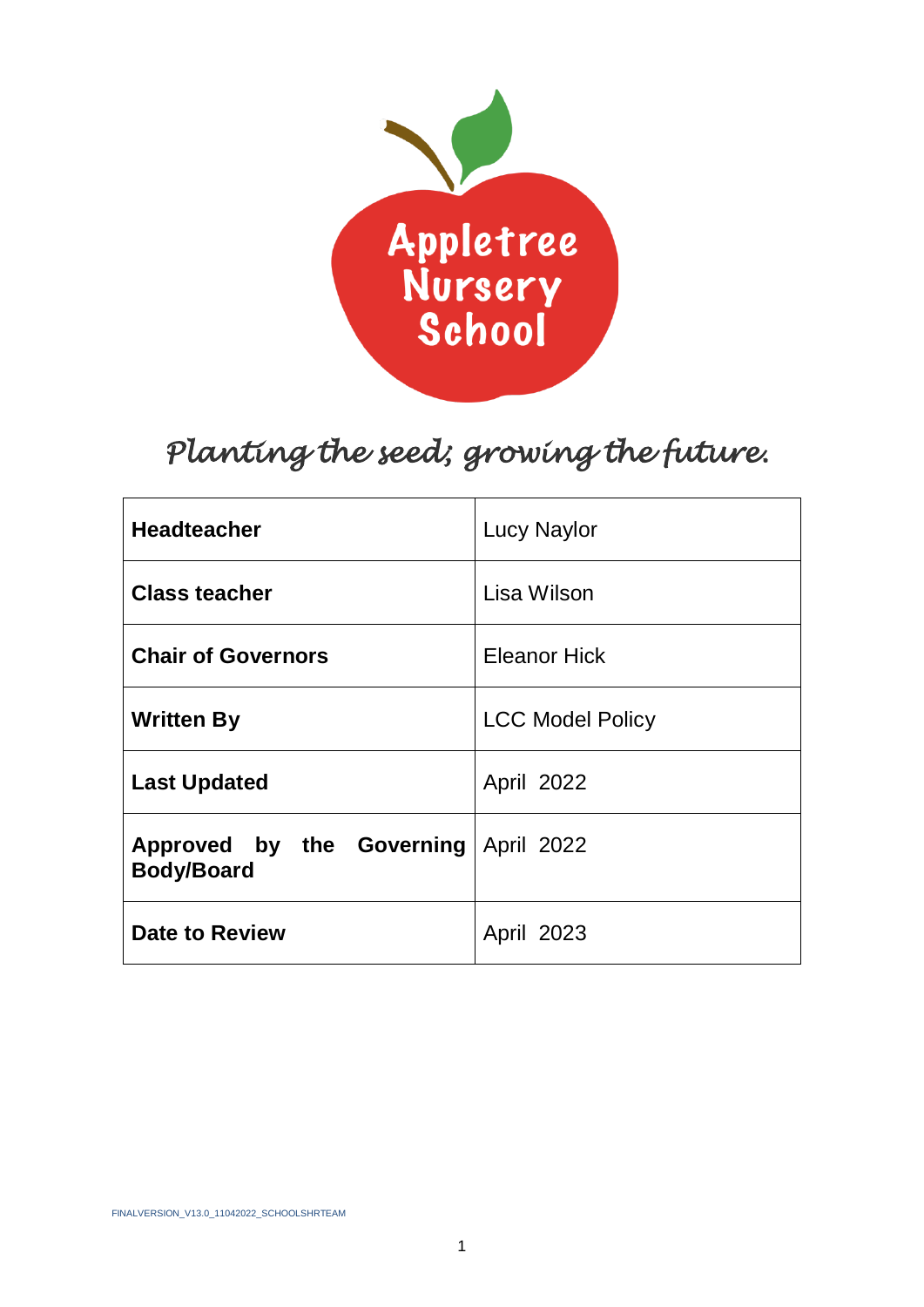## **LANCASHIRE COUNTY COUNCIL**

### **WHISTLEBLOWING POLICY FOR ALL STAFF IN DELEGATED SCHOOLS (APRIL 2022)**

#### **1. Introduction**

- 1.1 The Governing Body is committed to the highest possible standards of openness, probity and accountability. In line with that commitment, we expect employees, and others that we deal with, who have serious concerns about any aspect of the school's work to come forward and voice those concerns. It is recognised that most cases will have to proceed on a confidential basis.
- 1.2 Under this Whistleblowing Policy you can raise such concerns without fear of victimisation, subsequent discrimination or disadvantage. Any employee who raises a concern is protected by the Public Interest Disclosure Act 1998, part of which was updated by the Enterprise and Regulatory Reform Act 2013. The Policy is intended to encourage and enable employees to raise serious concerns within the school or the council rather than overlooking a problem or 'blowing the whistle' outside.
- 1.3 Employees are often the first to realise that there may be something seriously wrong within the school/council. However, they may not express their concerns because they feel that speaking up would be disloyal to their colleagues, the school or to the council. They may also fear harassment or victimisation. In these circumstances it may be easier to ignore the concern rather than report what may just be a suspicion of malpractice.
- 1.4 The policy applies to all employees and applies equally to those designated as casual, temporary or agency workers and authorised volunteers, those on work experience and governors. It also applies to contractors working for the school or the council on the school's premises e.g. agency staff, builders, drivers, and covers suppliers and those providing services under a contract with the school in their own premises. Members of the public should raise concerns relating to any aspect of school business under the school's Complaints Procedure.
- 1.5 This policy is in addition to the schools/council's complaints procedures and other statutory reporting procedures, including safeguarding procedures. Employees should be made aware of the existence of these procedures.
- 1.6 This policy has been discussed with the recognised trade unions/professional associations and the Diocesan Authorities and has their support.

### **2. Aims and scope of this policy**

- 2.1 This policy aims to:
	- encourage you to feel confident in raising serious concerns and to question and act upon concerns about practice;
	- provide avenues for you to raise those concerns and receive feedback on any action taken;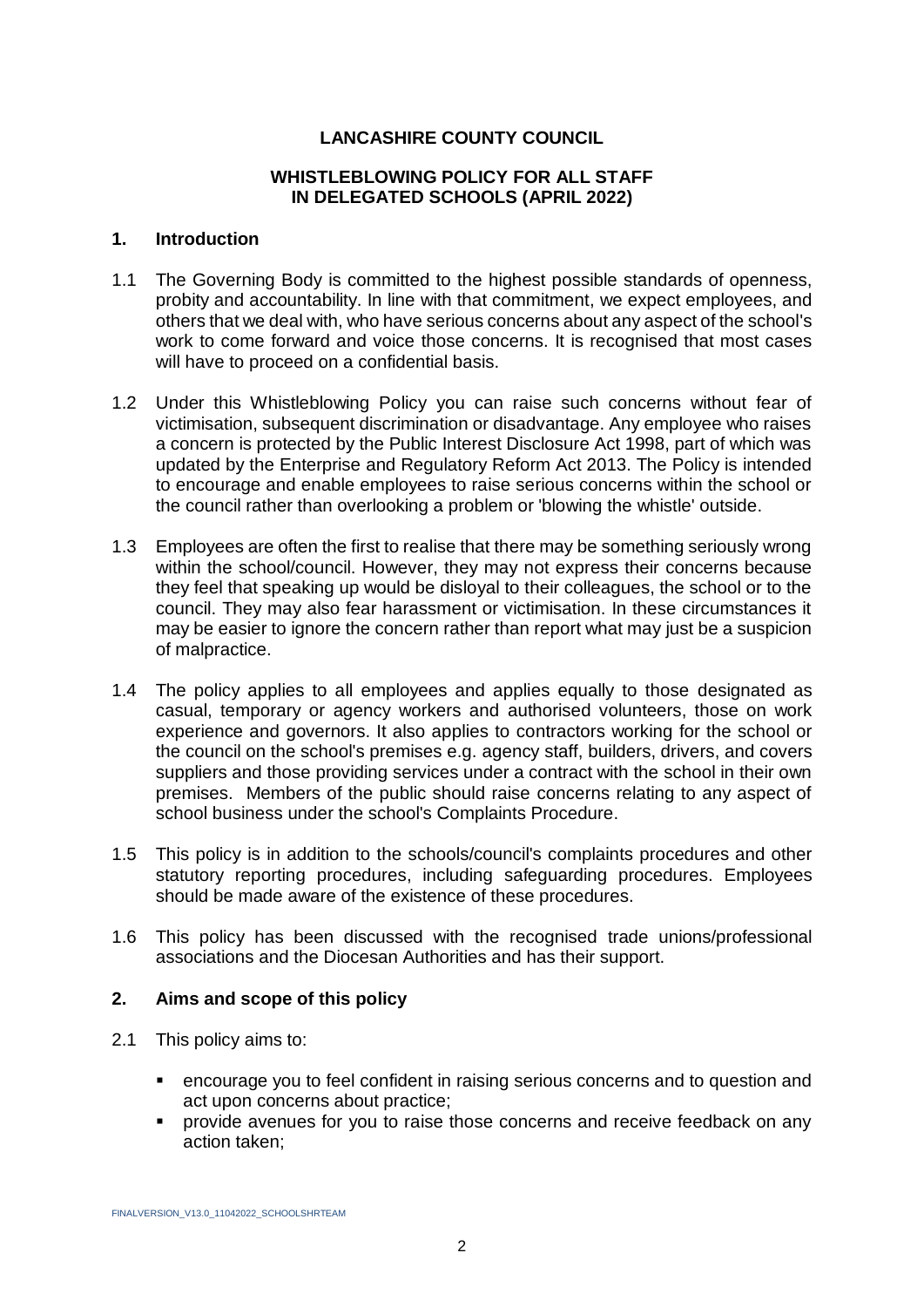- ensure that you receive a response to your concerns and that you are aware of how to pursue them if you are not satisfied; and
- reassure you that you will be protected from possible reprisals or victimisation if you have a reasonable belief that you have made any disclosure which is in the public interest.
- 2.2 There are existing procedures in place to enable you to lodge a grievance or complaint relating to your own employment. The Whistleblowing Policy is intended to cover major concerns that fall outside the scope of other procedures.

These include:

- conduct which is an offence or a breach of law:
- failure to comply with a legal obligation;
- disclosures related to miscarriages of justice;
- racial, sexual, disability or other discrimination where other procedures, such as the school's Bullying and Harassment Procedure, do not apply;
- health and safety risks, including risks to the public/pupils as well as other employees;
- damage to the environment:
- the unauthorised use of public funds;
- possible fraud, bribery and corruption, including but not limited to, theft of property, financial irregularities, misuse of property and school systems, nepotism, conflicts of interest, or supplier kickbacks;
- sexual or physical abuse of pupil. Disclosures of this nature must always be made and dealt with under the school's safeguarding procedures;
- other unethical conduct; and
- actions which are unprofessional or inappropriate or conflict with a general understanding of what is right and wrong.

Note: There is a requirement under the Scheme for Financing Schools in Lancashire for the Governing Body to notify the council's Internal Audit Service immediately of all (actual or suspected) financial or accounting irregularities. This requirement is not superseded by this Whistleblowing Policy and the Governing Body will need to act accordingly if a financial issue is raised.

- 2.3 Thus, any serious concerns that you have about any aspect of service provision or the conduct of school staff, governors, officers/members of the council or others acting on behalf of the school can be reported under the Whistleblowing Policy. This may be about something that
	- makes you feel uncomfortable in terms of known standards, your experience or the standards you believe the governors and the school subscribe to;
	- is against the school's policies, procedures or School Governance Regulations 2013;
	- falls below established standards of practice; or
	- amounts to improper conduct.
- 2.4 This policy does not replace the school or the council's complaints procedures.

### **3. Key principles**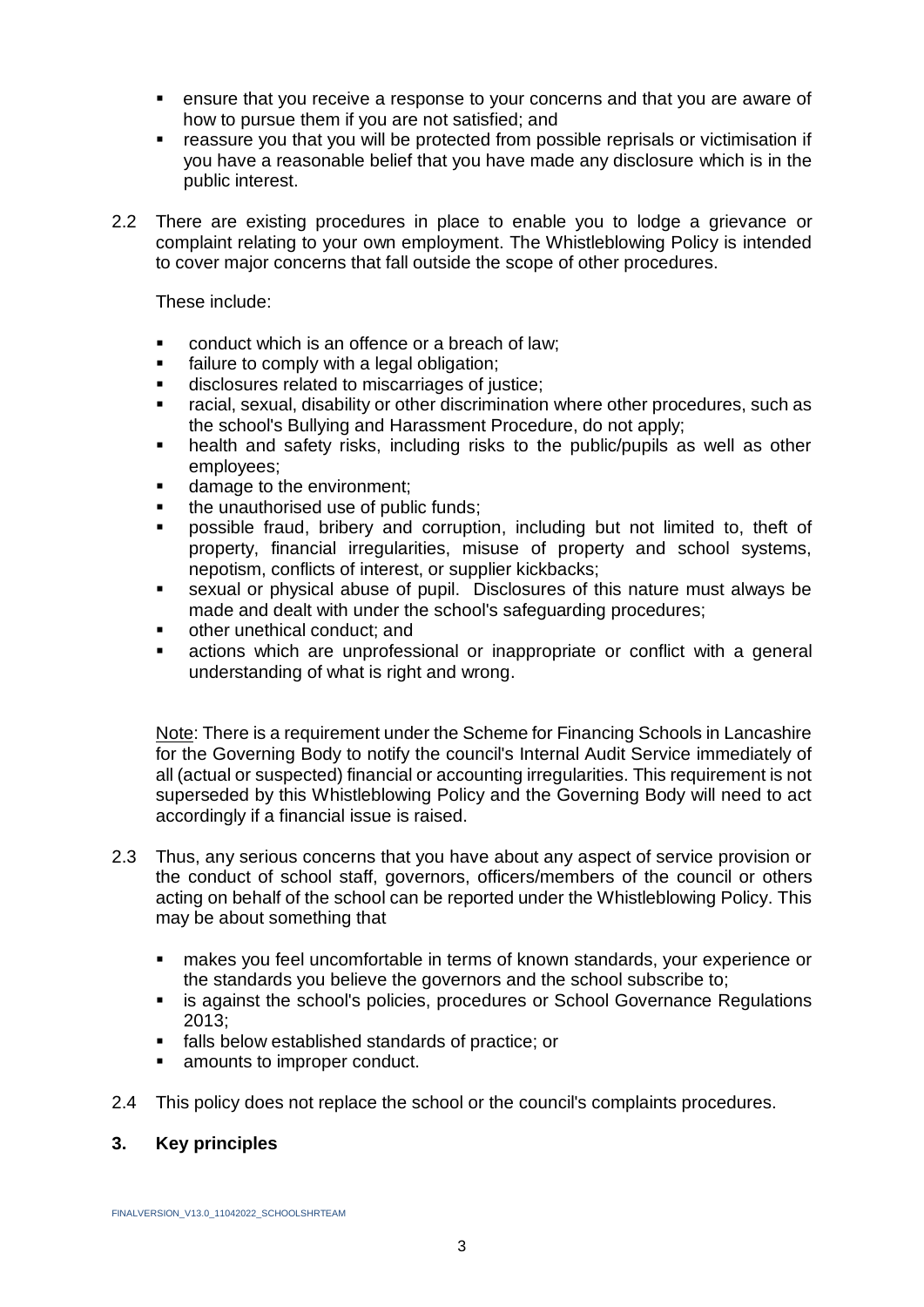- 3.1 The school is committed to good practice and high standards and wants to be supportive of all its employees.
- 3.2 The school recognises that the decision to report a concern can be a difficult one to make. If what you are saying is true, you should have nothing to fear because you will be doing your duty to your employer and to those for whom you are providing a service.
- 3.3 The Governing Body will not tolerate any harassment or victimisation (including informal pressures) and will take appropriate action to protect you when you raise a concern which is in the public interest. Any member of staff who harasses or victimises a whistleblower may not only be personally liable but will be subject to disciplinary action.
- 3.4 All disclosures will be treated seriously and will be reviewed in accordance with the Public Interest Disclosure Act 1998 (PIDA). As a member of the school's staff or a worker at the school, you have statutory protection against victimisation and dismissal under the PIDA if you speak out genuinely against corruption and malpractice at work, if the reason for the victimisation or dismissal is because you have made a disclosure which is protected under PIDA.
- 3.5 "Malpractice" includes any kind of improper practice or conduct which falls short of what is reasonably expected whether it relates to a positive act or omission and includes any form of harassment. The school will not tolerate harassment or victimisation.
- 3.6 It is essential for all concerned that disclosures of wrongdoing or irregularity are dealt with properly, quickly and discreetly. This is in the interests of the school, its employees, any persons who are the subject of such allegations, as well as the person making the disclosure.
- 3.7 Investigations into allegations of potential malpractice will not influence or be influenced by any disciplinary or redundancy proceedings that are already taking place.

## **4. Confidentiality**

- 4.1 All concerns will be treated in confidence and every effort will be made not to reveal your identity if you so wish. It must be appreciated that the investigation process may reveal the source of the information and you may need to come forward as a witness and provide a statement as part of the evidence.
- 4.2 It may be possible to establish the truth about allegations from another independent source and the school will seek to do this where possible.
- 4.3 The school expects all organisations that deal with us and who have serious concerns about any aspect of the school's work to come forward and voice those concerns. It is recognised that most cases will have to proceed on a confidential basis.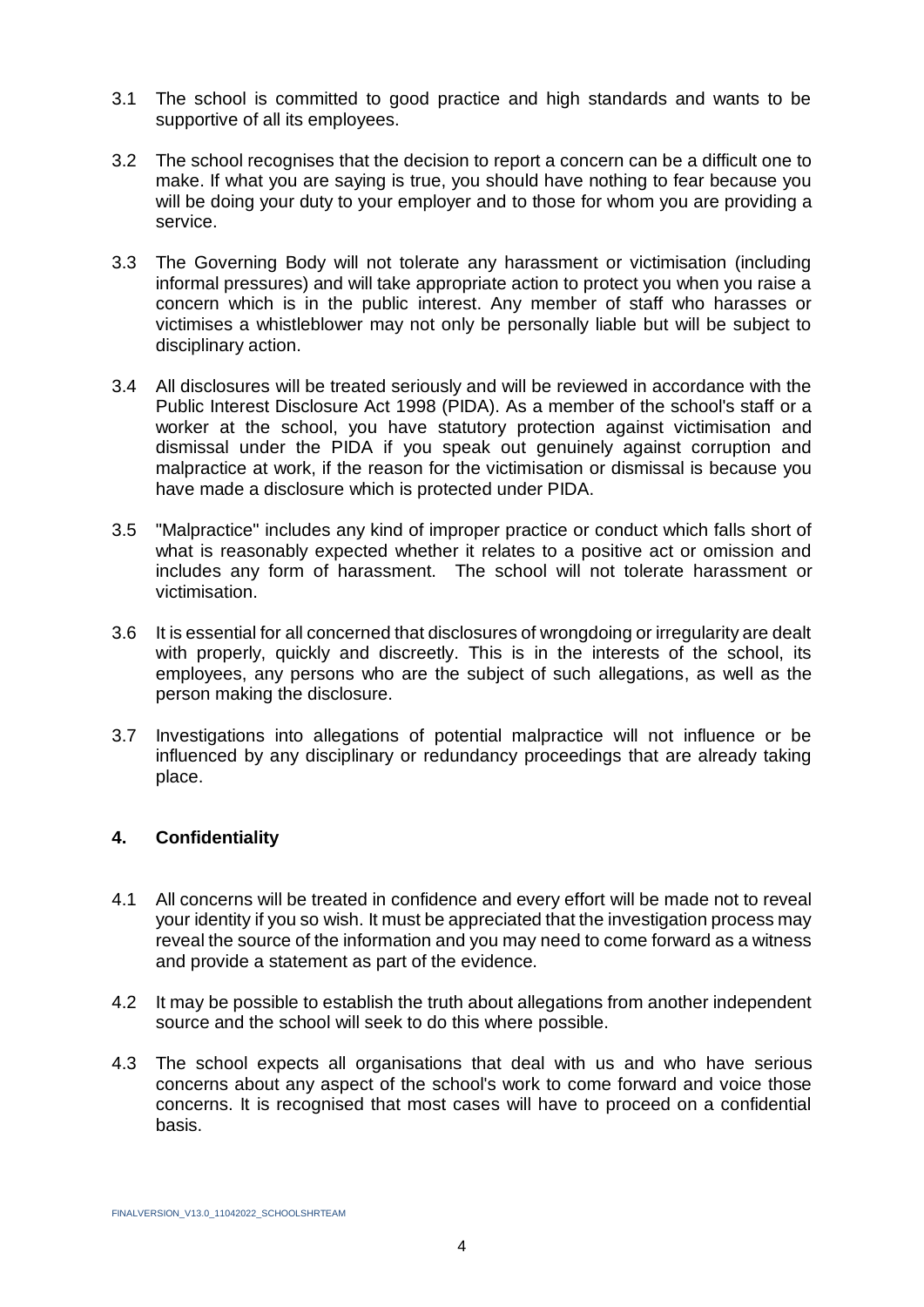## **5. Anonymous allegations**

- 5.1 This policy encourages you to put your name to your allegation whenever possible.
- 5.2 Where an individual chooses to report their concerns anonymously, such anonymity will be respected. However, our ability to investigate anonymous complaints can be hampered by not being able to further explore issues or obtain evidence during the investigative process. Furthermore, if we do not know who has provided the information, it is not possible to either reassure or protect you.
- 5.3 Concerns expressed anonymously may be less powerful and will only be considered at the discretion of the school. In exercising such discretion, the following factors may need to be taken into account:
	- the seriousness of the issues raised;
	- **■** the credibility of the concern; and
	- the likelihood of confirming the allegation from attributable sources.
- 5.4 If the allegation suggests criminal activity and the case warrants police assistance, the identity of the person reporting the details may be important at a later date if criminal proceedings are to be pursued effectively. Identification is therefore preferred and will assist the investigation.

## **6. Untrue allegations**

- 6.1 If you make an allegation which you believe is in the public interest but it is not confirmed by the investigation, no action will be taken against you. If, however, you make an allegation frivolously, maliciously, or for personal gain, disciplinary action may be taken against you if you are a school employee.
- 6.2 If you are a School Governor, you may breach the Code of Conduct for School Governing Bodies. If you are a contractor or partner, such allegations may put you in breach of your contractual responsibilities to the school.
- 6.3 Malicious or vexatious allegations include those that are trivial and do not have substance and are made persistently to cause trouble.

## **7. How to raise a concern**

- 7.1 In raising a concern, you should provide the following information:
	- the background and history of the concern (giving relevant dates);
	- the reason why you are particularly concerned about the situation:
	- the name(s) of any colleagues/employees who you consider are directly involved; and
	- the name(s) of any colleagues/employees who you believe may be able to help provide further information.
- 7.2 Concerns should normally be raised with a designated senior member of staff e.g. Headteacher/Chair of Governors. This depends, however, on the seriousness and sensitivity of the issues involved and who is suspected of the malpractice. For example, if you believe that senior management of the school is involved you may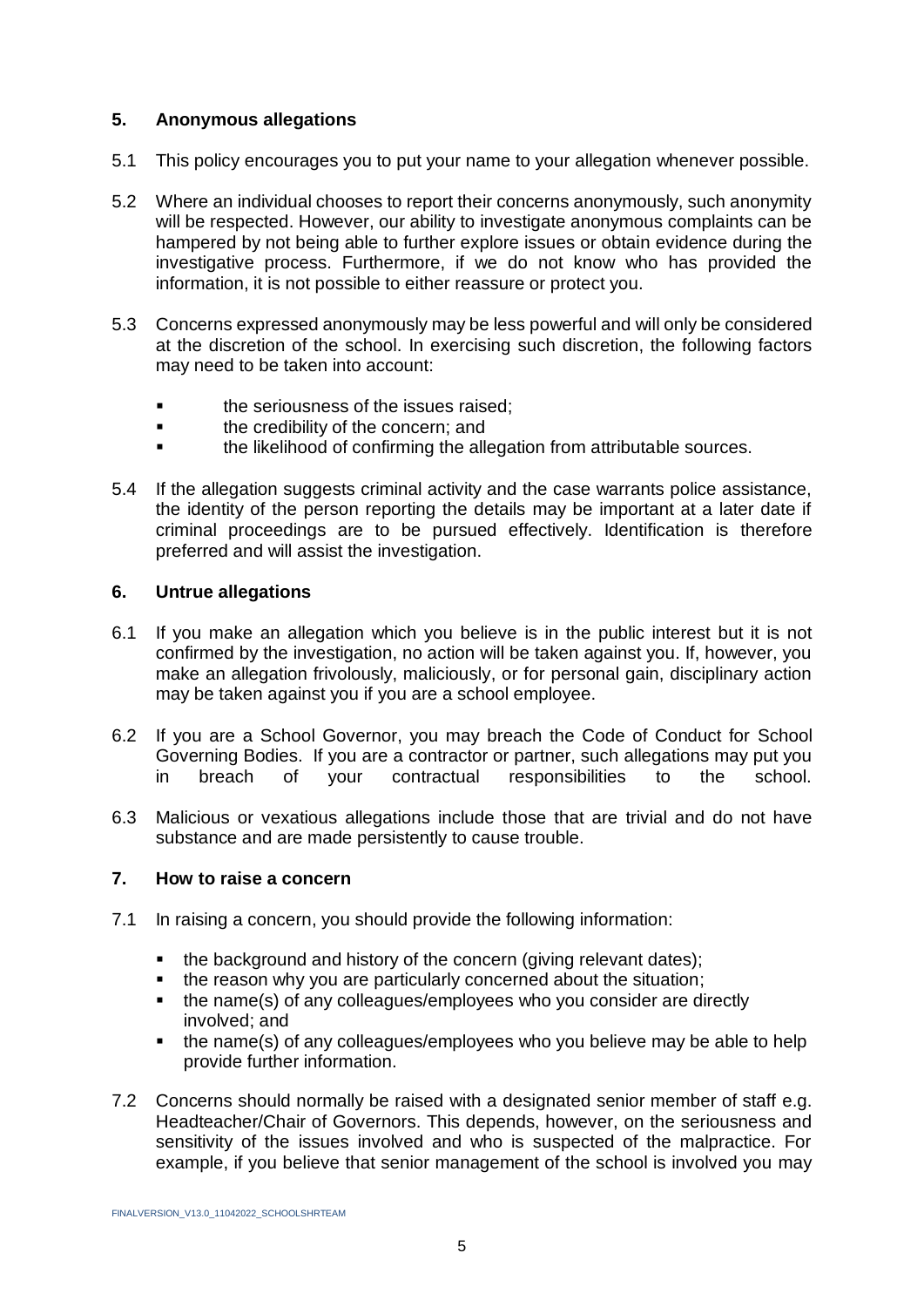wish to approach a senior officer of the council. If you believe officers of the council generally are involved, you should approach the council's Director of Corporate Services (in the role of monitoring officer) or in the case of a financial issue, the council's Internal Audit Service.

- 7.3 Staff in Voluntary Aided Schools may wish to approach a Diocesan Authority Officer. If it is believed that officers of the Diocesan/Church Authorities are involved, an approach might be made directly to the Bishop.
- 7.4 If however, you feel that you still want to raise your concerns with the council, there are a number of options to choose from. Concerns may be raised verbally to the whistleblowing telephone line, by email, by an on-line referral form or in writing.
- 7.5 To make a confidential telephone call please ring the dedicated whistleblowing number **01772 532500**, where you will be requested to press 1 for financial matters (directed to the Internal Audit Service) and 2 if it relates to any other concern (directed to Human Resources).
- 7.6 Financial matters include the following:
	- theft of property including assets and cash;
	- financial irregularities including those affecting cash, stores, property, remuneration or allowances;
	- fraud;
	- misuse of school property, vehicles or equipment;
	- misuse of school systems;
	- nepotism:
	- conflicts of interest giving rise to fraud, bribery or corruption;
	- supplier kickbacks.
- 7.7 An officer will answer your call and if the officer is unavailable, there will be an opportunity to leave a voicemail message. An officer will return your call if you so wish but please remember to leave a telephone number in your message.
- 7.8 If you prefer to use email there are two dedicated email addresses:
	- For financial concerns [internalauditinvestigations@lancashire.gov.uk](mailto:internalauditinvestigations@lancashire.gov.uk)
	- For any other concern [WhistleblowingComplaints@lancashire.gov.uk](mailto:WhistleblowingComplaints@lancashire.gov.uk)
- 7.9 An on-line referral form is available which contains two options; one for financial concerns and one for any other concern. The form can be accessed by following this link [Whistleblowing Referral Form.](https://lancashire-self.achieveservice.com/service/Whistle_Blowing_Referral)
- 7.10 Concerns can also be made in writing and correspondence should be sent:
	- For financial concerns to Head of Service Internal Audit, Internal Audit Service, Finance Directorate, Lancashire County Council, County Hall, Preston, PR1 0LD.
	- For any other concern to Head of Service Human Resources, Human Resources Service Centre, Corporate Services Directorate, Lancashire County Council, County Hall, Preston, PR1 0LD.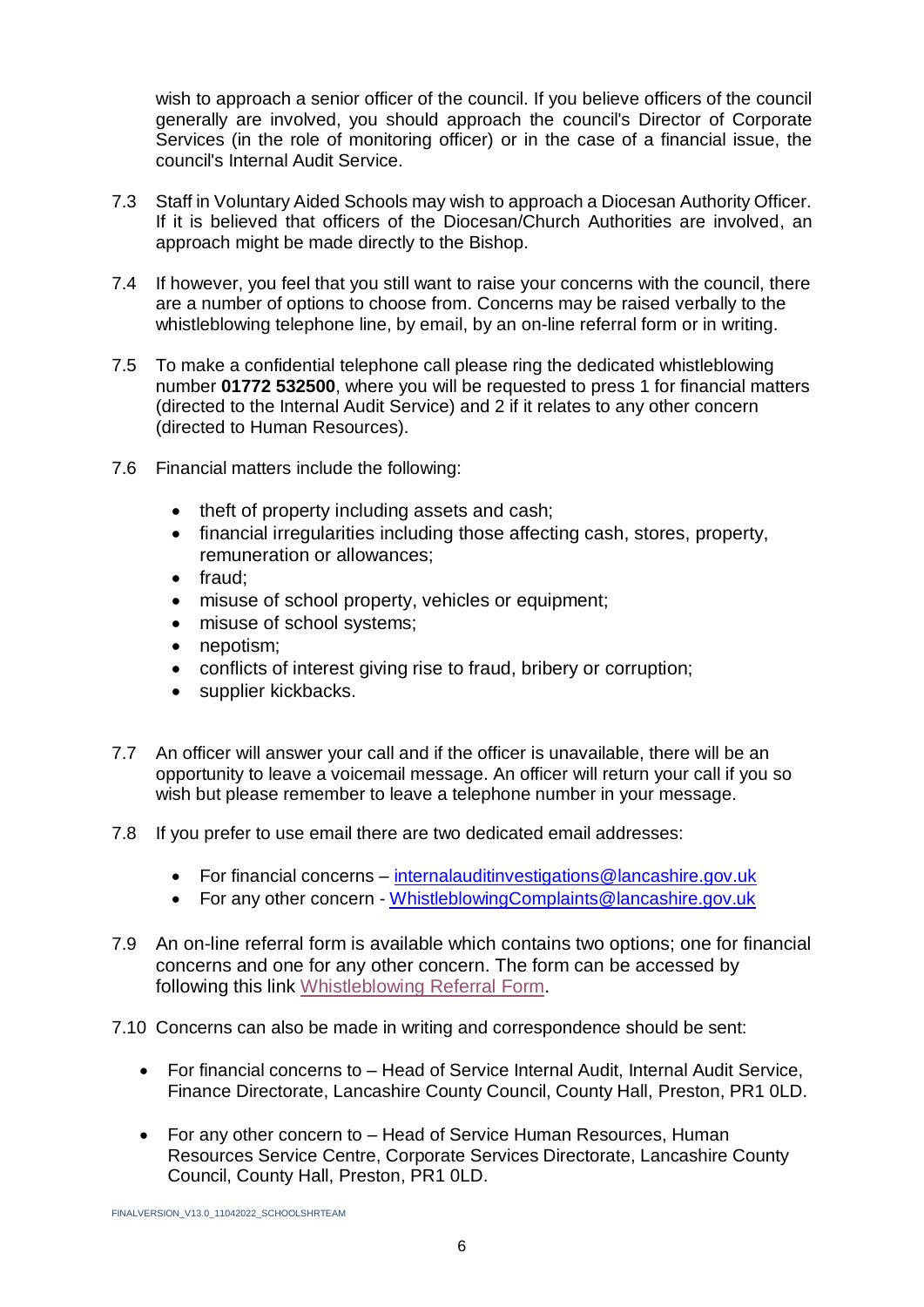- 7.11 Alternatively, you may contact a representative of the Schools Human Resources Team:
	- ➢ Jeanette Whitham, Head of Schools HR Team 01772 530436
	- ➢ Steve Lewis, Principal HR Manager 01772 531776 (Districts 1 & 2 – Lancaster & Morecambe and Wyre)
	- ➢ Claire Neville, Principal HR Manager 01772 530435 (Districts 4 & 6 – Fylde and Preston)
	- ➢ Vic Welch, Principal HR Manager 01772 531814 (Districts 7 and 8 - South Ribble and West Lancashire)
	- ➢ Andy Cooper, Principal HR Manager 01772 535781 (Districts 9 and 11 – Chorley and Hyndburn)
	- ➢ Anne Sutton, Principal HR Manager 01772 534928 (Districts 12, 13, 14 - Burnley, Pendle, Rossendale)
- 7.12 The earlier you express the concern, the easier it is for action to be taken.
- 7.13 Although you are not expected to prove beyond doubt the truth of an allegation, you will need to demonstrate to the person contacted that there are reasonable grounds for your concern.
- 7.14 You may wish to consider discussing your concern with a colleague first and you may find it easier to raise the matter as a collective concern if there are two (or more) of you who have had the same experience or concerns.
- 7.15 You may invite a fellow worker, a trade union representative or an official employed by a trade union to be present during any meetings or interviews in connection with the concerns you have raised.
- 7.16 If you believe that you have to take the matter externally, possible contacts are listed at Section 10 of this policy.

### **8. How the Governing Body/council will respond**

- 8.1 The Governing Body/council will provide a response to your concerns. If you confirm your wish to raise the concerns formally under this policy, a responsible person will be designated by the school management, where appropriate, or by the management of the council, to co-ordinate the response to the concerns you have raised, in consultation with the Director of Corporate Services or the Internal Audit Service as necessary. The responsible person will respond to you in accordance with paragraph 8.6 below and where the responsible person is outside the management of the school, s/he will notify the council's Director of Corporate Services for registration, monitoring and annual reporting purposes.
- 8.2 Where appropriate, the matters raised may: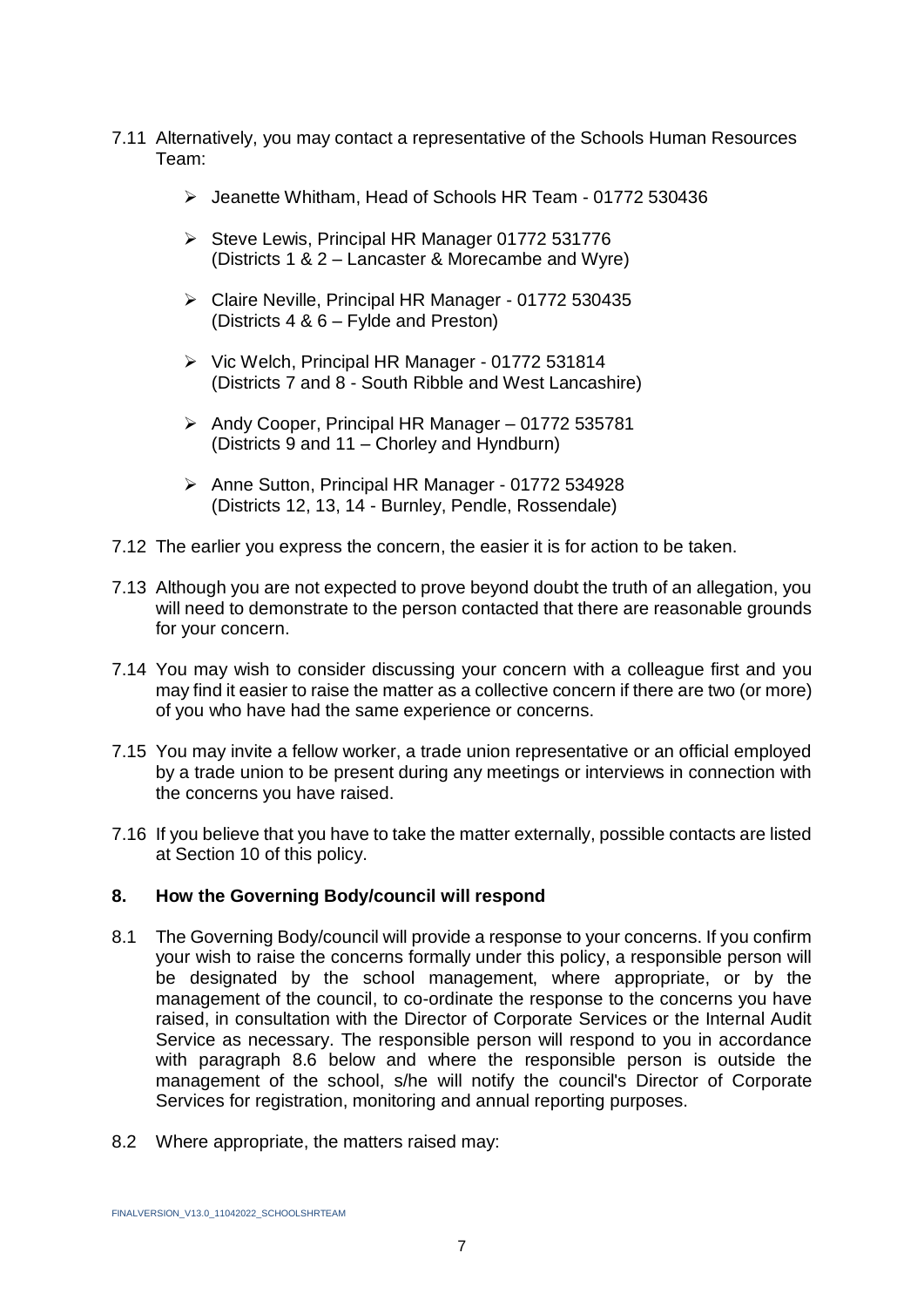- be investigated by school/council management, internal audit, or through the disciplinary procedure;
- be referred to the police:
- be referred to the external auditor; or
- form the subject of an independent inquiry.
- 8.3 In order to protect individuals and those accused of misdeeds or possible malpractice, initial enquiries will be made to decide whether an investigation is appropriate and, if so, what form it should take. Such testing out of your concerns is not the same as either accepting or rejecting them. The overriding principle which school management/the council will have in mind is the public interest.
- 8.4 Concerns or allegations which fall within the scope of specific procedures (for example, child protection or discrimination issues) will normally be referred for consideration under those procedures.
- 8.5 Some concerns may be resolved by agreed action without the need for investigation. If urgent action is required this will be taken before any investigation is conducted.
- 8.6 Within ten working days of a concern being raised, the responsible person will write to you to:
	- acknowledge that the concern has been received;
	- indicate how it is proposed to deal with the matter;
	- provide an estimate of how long it will take to provide a final response:
	- inform you whether any initial enquiries have been made;
	- supply you with information on staff support mechanisms (where appropriate); and
	- **EXECT** inform you whether further investigations will take place and if not, why not.
- 8.7 The amount of contact between those considering the issues and you will depend on the nature of the matters raised, the potential difficulties involved and the clarity of the information provided. If necessary further information will be sought from you.
- 8.8 Where any meeting is arranged under this policy, away from school premises if you so wish, you can be accompanied by a trade union or professional association representative or work colleague.
- 8.9 The Governing Body will take steps to minimise any difficulties which you may experience as a result of raising a concern. For example, if you are required to give evidence in criminal or disciplinary proceedings, arrangements will be made for you to receive appropriate advice about the procedure.
- 8.10 It is accepted that you need to be assured that the matter has been properly addressed. Thus, subject to legal constraints, you will be informed of the outcome of any investigation.

## **9. The Responsible Officer**

9.1 The Headteacher has overall responsibility for the maintenance and operation of this policy in respect of concerns raised formally within the school, and should maintain a record of concerns raised and the outcome to report as necessary to the Governing Body.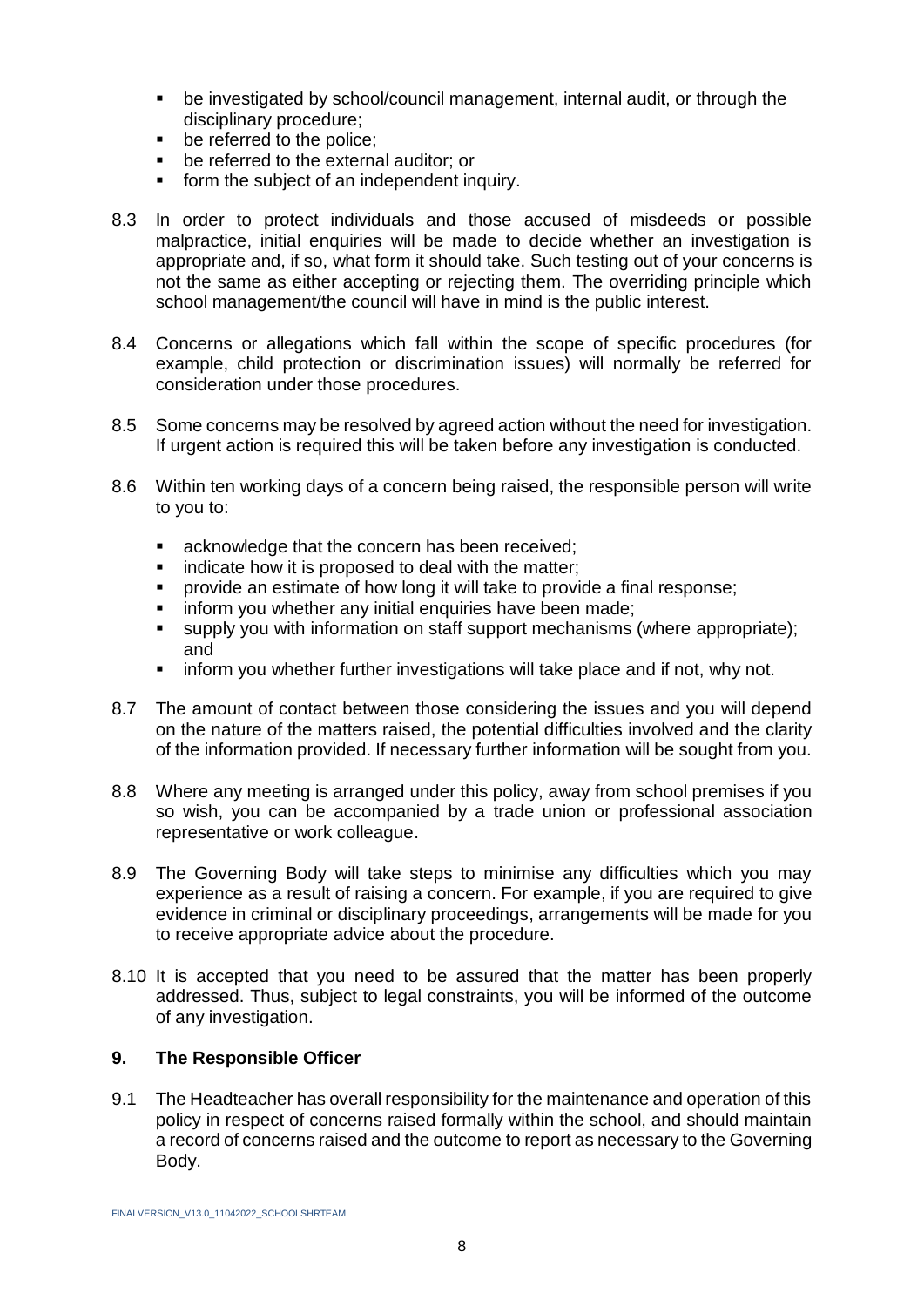9.2 The council's Director of Corporate Services has overall responsibility for the maintenance and operation of this policy in respect of concerns raised formally outside the management of the school and will maintain appropriate records of concerns raised and report as necessary to the council.

### **10. How the matter can be taken further**

10.1 This policy is intended to provide you with an avenue within the School/council to raise concerns. The Governing Body hopes you will be satisfied with any action taken. If you are not, and if you feel it is right to take the matter outside the School/council, you may wish to contact your trade union/professional association or one of the following possible contact points:

| <b>External Auditor</b>                        | $\boxtimes$ Grant Thornton<br>Landmark<br>St Peter's Square<br>1 Oxford Street<br>Manchester<br>M1 4PB<br>☎ 0161 953 6900<br>Website: https://www.grantthornton.co.uk/en/office-<br>locations/?location=manchester |
|------------------------------------------------|--------------------------------------------------------------------------------------------------------------------------------------------------------------------------------------------------------------------|
| Protect                                        | $\boxtimes$ Protect<br>The Green House<br>244-254 Cambridge Heath Road<br>London<br><b>E2 9DA</b><br>☎ 020 3117 2520<br>Website:<br>https://protect-advice.org.uk/contact-us/                                      |
| <b>Public Sector Audit</b><br>Appointments Ltd | $\boxtimes$ PSAA Limited<br>18 Smith Square<br>London<br>SW1P 3HZ<br>☎ 020 7072 7445<br>Email: generalenquiries@psaa.co.uk                                                                                         |
| Lancashire Constabulary                        | $\boxtimes$ Lancashire Constabulary Headquarters<br>Saunders Lane,<br>Hutton nr Preston,<br><b>PR4 5SB</b><br><b>雷 101 or 01772 614444</b><br>Website:<br>https://www.lancashire.police.uk/                        |
| <b>Action Fraud</b>                            | ☎: 0300 123 2040<br>Website:<br>https://www.actionfraud.police.uk/                                                                                                                                                 |
| <b>HM Revenue and Customs</b>                  | $\boxtimes$ HMRC Fraud Hotline<br>$\mathbf{\widehat{m}}$ : 0800 788 887<br>Website:                                                                                                                                |